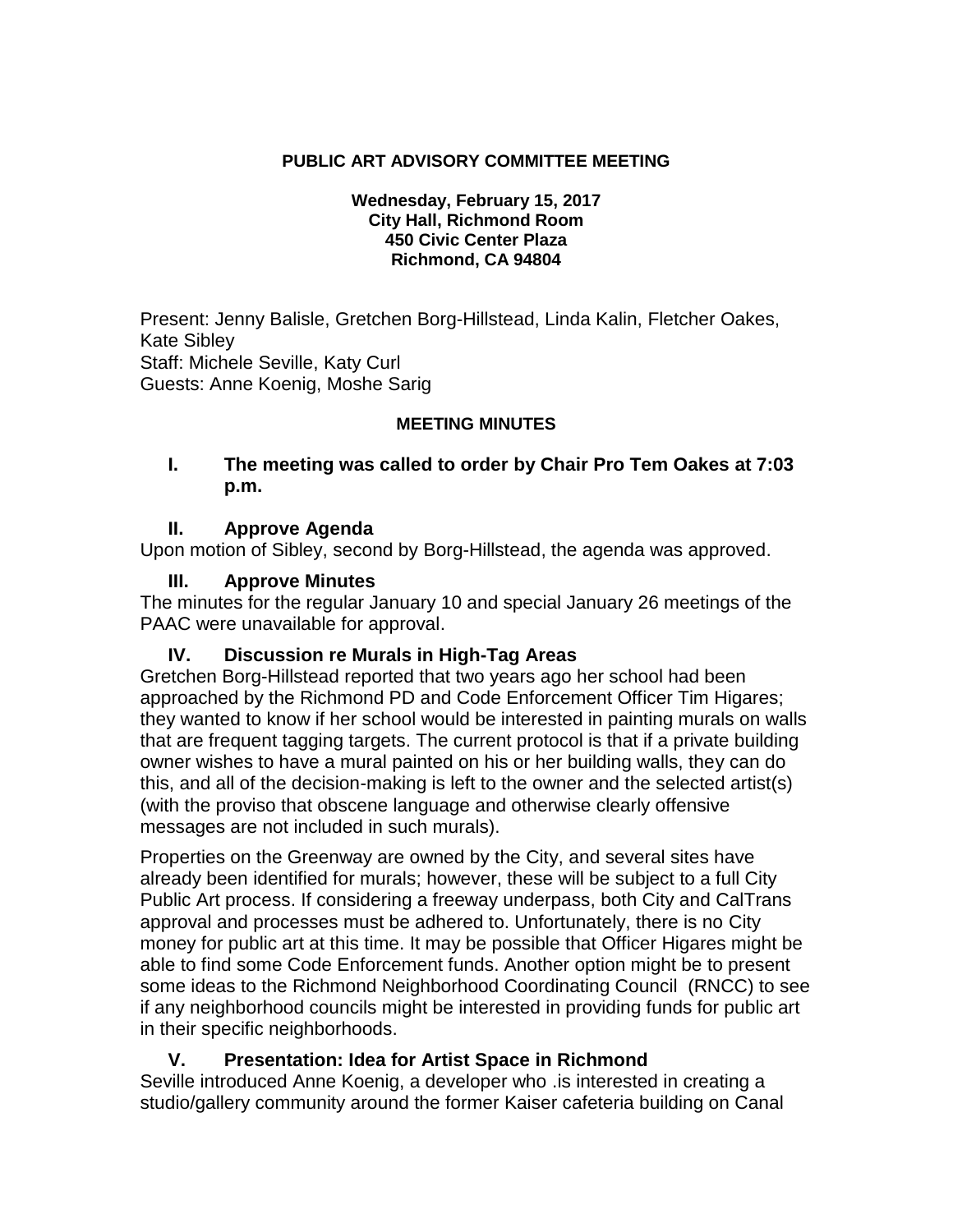Blvd. She has spoken with Planning Director Richard Mitchell and City Manager Bill Lindsay. They are both interested and have encouraged her to present a proposal. The Port owns the building, and Port Director Jim Matzorkis has offered it rent-free for 3-5 years.

PAAC members were enthusiastic about the idea and encouraged Ms. Koenig and Moshe Sarig, who will advise her on the planning process, to keep them posted on their progress.

#### **VI. Action: Make Changes to Percent for Art in Private Development** PAAC members discussed the changes recommended for this proposed ordinance as a result of the study session with the City Council on January  $24<sup>th</sup>$ . Council members indicated they would prefer that there be no exceptions made for any kind of developments in the City of Richmond.

However, Mayor Butt requested that some sort of "trigger" be established, whereby no projects would be subject to this ordinance until a certain threshold of multi-family housing is in development. This trigger will need to be provided by Planning.

There are a couple of other areas in the ordinance that need input from Planning. Seville will report back on these sections at the next meeting.

Upon motion of Kalin, second by Borg-Hillstead, PAAC members unanimously recommended the removal of Section XX.XX.030 from the ordinance and asked staff to work with Planning to finalize those details still outstanding.

There was general consensus that PAAC wishes to bring this ordinance to the City Council for a first reading by April.

## **VII. Discuss Moody Underpass Public Art Options**

Seville reported that she has recently been informed that the City has identified \$410,738 in CIP-generated public art funds from the Moody Underpass construction.

Staff discussed the possibilities for using these funds. It was generally agreed that the design of the Moody Underpass is so good that (despite the fact that no public art protocol was followed) any public art project developed for that site may be extraneous and unnecessary. A couple of suggestions for the use of these funds were: putting the money in the Public Art Projects Account; identifying other, underserved sites for public art; looking into the possibility of renting/purchasing Katy Boynton's "Heartfullness" sculpture, which is apparently needing a new site soon.

Seville will work with Finance to see if there is flexibility in using the funds elsewhere. If this is possible, PAAC members recommended that a plaque be installed at the Moody Underpass referencing the public art funded by these monies.

## **VIII. Action: Vote on Proclamation for Virginia Rigney**

Seville reported that she would like to have the City Council present special recognition to Virginia Rigney, who was the founding Arts & Culture Manager and